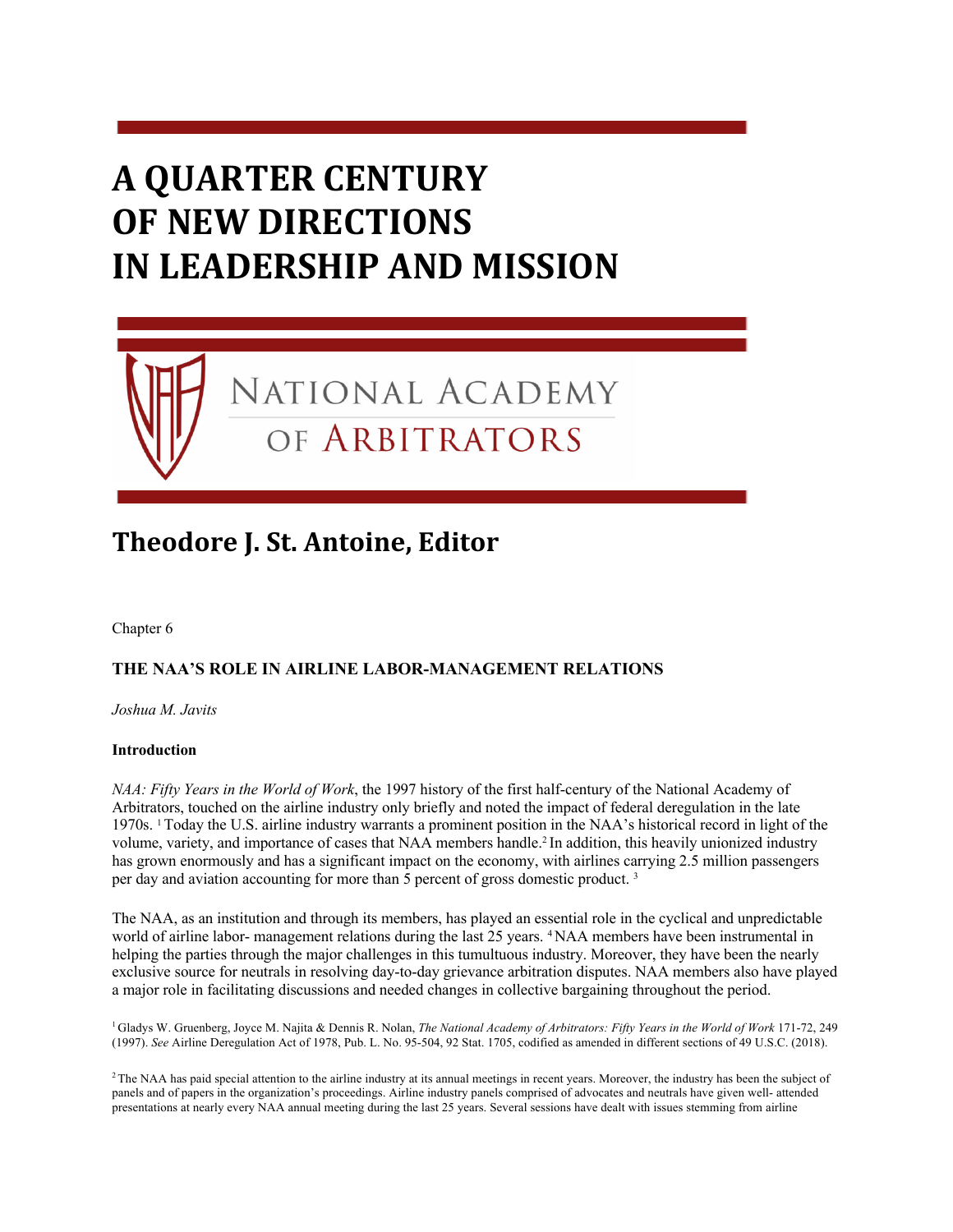mergers, including the negotiation of joint collective bargaining agreements and the arbitration of seniority list integration. Topics have also included system boards of adjustment, just cause, mediation, med-arb interest arbitration, employee ownership interests in the 1990s, and the impact of 9/11. In addition, National Mediation Board (NMB) chairs and members have presented on the agency's operations and the Railway Labor Act's legal structure.

3 Airlines for America, *Economic Impact of Commercial Aviation by State*, https://www.airlines.org/data/; Federal Aviation Administration, *The Economic Impact of Civil Aviation on the U.S. Economy*, www.faa.gov.2016-economic-impact-report\_FINAL. The lessening of union penetration in the rest of the private sector also has heightened the industry's impact on U.S. labor relations.

4 Joshua Javits, Robert Harris, and Helen Witt were both NAA and NMB members. Other NAA members affiliated with the NMB were Steven Crable (chief of staff), Dana Eischen (special assistant to the chairman), Richard Kasher (general counsel), and Joyce Klein (legal counsel). Former airline labor relations officials Mark Burdette, Paul Chapdelaine, Elizabeth Neumeier, and Elliott Shaller became NAA members.

#### 105

President Clinton established the Dunlop Commission on the Future of Worker-Management Relations in 1993—sonamed for NAA charter member John Dunlop who chaired the Commission—to look into worker- management relations and U.S. labor law and make recommendations for reform. The Dunlop Commission found that railroad labor and management jointly drafted the Railway Labor Act (RLA), <sup>5</sup> and these parties desired no changes in the law.6 This was in strong contrast to the many changes the relevant parties sought in the National Labor Relations Act (NLRA). 7

The Dunlop Commission recommended that an Airline Industry Labor-Management Committee be created—as well as a committee for the railroad industry—to work with the parties to "make specific recommendations for change which would improve the processes and performance of collective bargaining in the resolution of 'major' and 'minor' disputes." 8 The Airline Committee, co-chaired by NAA member and former chairman of the National Mediation Board (NMB) Robert Harris, consulted with the parties and submitted a report to the Departments of Labor and Commerce in 1997. The NMB subsequently implemented the recommendations.

In 2009 the NMB established a group comprised of representatives of airline and railroad carriers and unions, called Dunlop 2,9 which meets several times a year with the agency to discuss issues of mutual concern. The group reflects the ongoing history of the unions, carriers, and the NMB working together on statutory and administrative issues.

#### **Railway Labor Act**

The Railway Labor Act is the legal framework that governs labor relations in the airline industry. The law was enacted in 1926 as a result of negotiations between labor leaders and railroad companies following the failure of prior labor relations statutes to address the often violent disputes between rail labor and management. The RLA's primary objective was to avoid interruptions in interstate commerce, including the transport of crucial commodities such as coal and food. In 1936, as a result of lobbying efforts by the Air Line Pilots Association (ALPA), amendments to the RLA extended its coverage to the airline industry. 10

The RLA provides for comprehensive bargaining obligations designed to ensure agreements are reached and transportation is maintained.

10 45 U.S.C. § 181 (2018).

<sup>5 45</sup> U.S.C. § 151 *et seq.* (2018).

<sup>&</sup>lt;sup>6</sup> The Dunlop Commission on the Future of Worker-Management Relations: Final Report 92-93 (Dec. 1, 1994) [hereinafter Dunlop Commission]. The Commission noted: "Unlike the National Labor Relations Act, which was enacted through substantial labor-management and political conflict, the 1926 Railway Labor Act was made law with the full agreement of railroad labor and management.... These parties regard the Railway Labor Act as their creation, achieved through a bi-partite process, and they are justly proud of their role in the enactment of the statute." *Id.* The RLA was later amended to include the airline industry after discussion with the parties.

<sup>7 29</sup> U.S.C. §§ 151–169 (2018).

<sup>8</sup> Dunlop Commission, *supra* note 6, at 93.

<sup>9</sup> Seth Rosen (airline unions), Robert DeLucia (airline management),Kenneth P. Gradia (rail management), Joel Parker (rail unions), and Joshua Javits (facilitator) were the initial members of Dunlop 2.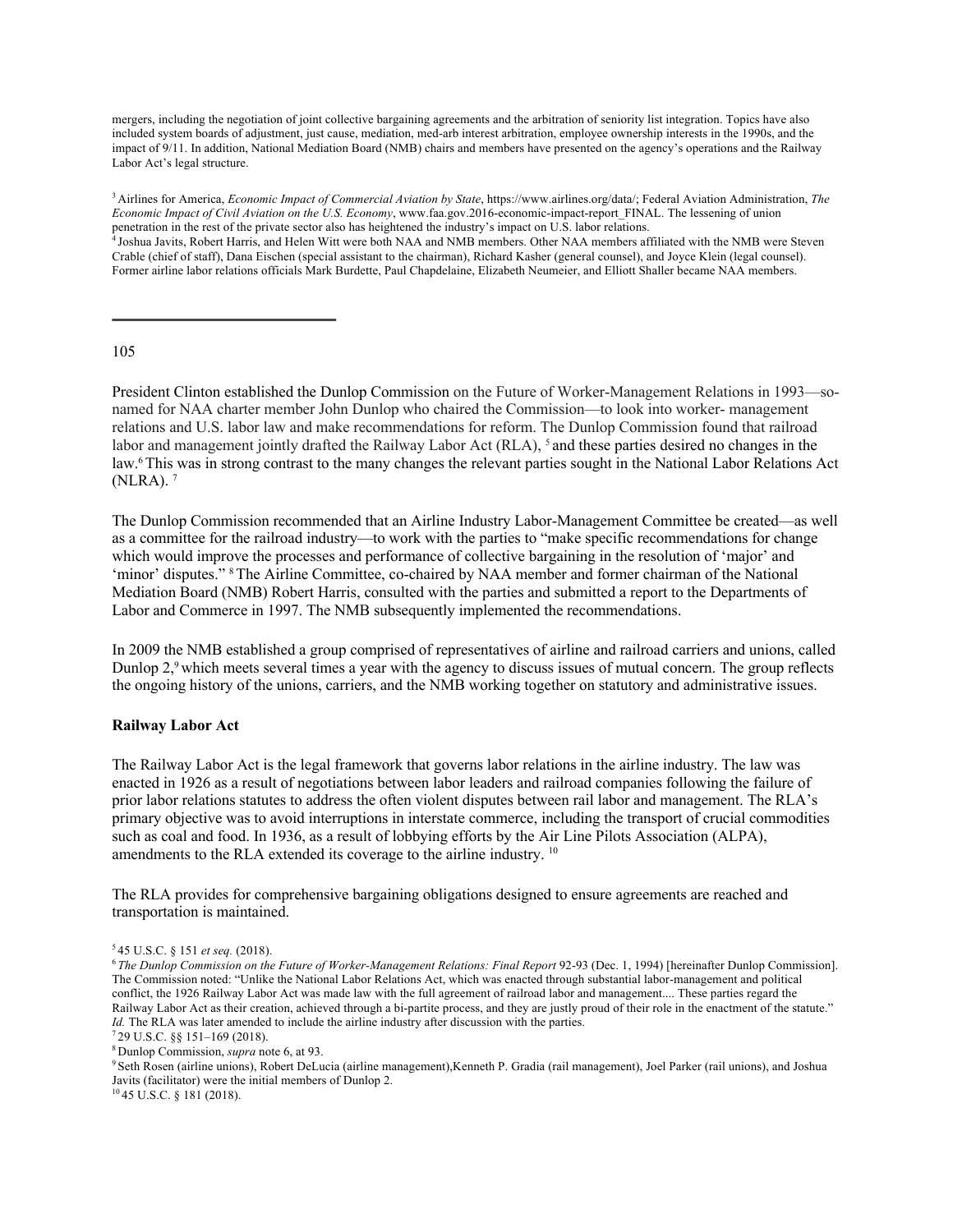#### 106

These include direct negotiations between the parties, <sup>11</sup> followed by a period of mediation by the NMB<sup>12</sup>; the proffer of interest arbitration, which is engaged if both parties agree 13; and the potential creation of a Presidential Emergency Board (PEB).14 The parties are required to maintain the status quo throughout the multifaceted bargaining process.15 Congressional intervention in settling disputes is always possible, but such action is not part of the RLA statutory process.

In addition, the RLA contains a representation election process<sup>16</sup> and a requirement for all carriers to create system boards of adjustment (SBAs) to resolve grievances. 17 It provides for only narrow judicial review of arbitration decisions and awards. 18

#### *National Mediation Board Role and Roster*

The National Mediation Board was created under the RLA to administer the essential RLA provisions. 19 The NMB mediates the parties' "major" disputes—defined as disputes about the modification of existing agreements or the creation of new ones.20 It has nearly unreviewable authority to hold the parties in mediation until it deems mediation to be unsuccessful.21 Unlike the NLRA, unfair labor practice claims are under court, not NMB, jurisdiction.

The NMB maintains a roster of neutral arbitrators. The neutral arbitrators are used, for example, when airline parties request a strike panel or request a single arbitrator to hear a dispute. Of course, the parties may select an arbitrator who is not on the NMB roster.

All NAA members are automatically qualified to be on the NMB roster under the agency's rules. 22 If the arbitrator is not an NAA member, he or she must have issued decisions in five cases, or have 10 years of experience, in airline or railroad industry labor relations. Most airline collective bargaining agreements require that arbitrators serving on permanent panels, or those being chosen on an ad hoc basis, be NAA members.

<sup>11</sup>*Id.* § 152, Sixth. <sup>12</sup>*Id.* § 156. <sup>13</sup>*Id.* § 155 (b). <sup>14</sup>*Id.* § 160.

<sup>15</sup>*Id.* § 156.

<sup>16</sup> *Id.* § 152, Ninth. Interestingly, subordinate officials are first-level supervisors who would be excluded from coverage under the NLRA but are covered under the RLA.

<sup>17</sup>*Id.* § 184. Railroad arbitration is administered and paid for by the Federal Government through the NMB. In contrast, the airlines' arbitration scheme is a matter of negotiation so long as a system board of adjustment is established.

<sup>18</sup>*Id.* § 153(q). Grounds for review are failure to comply with the RLA, acts in excess of jurisdiction, and fraud or corruption.

<sup>20</sup>*See* Elgin, J. & E. Ry. v. Burley, 325 U.S. 711, 723-24 (1945).

21 IAM v. NMB, 425 F. 2d 527, 537 (D.C. Cir. 1970), confirmed in IAM v. NMB, 930 F.2d 45 (D.C. Cir.), *cert. denied*, 502 U.S. 858 (1991). <sup>22</sup> NMB, *Uniform Procedures for Placement and Retention on the National Mediation Board's Roster of Arbitrators (Mar. 11, 2009).* 

107

*"Major" and "Minor" Disputes* 

In interpreting and applying the RLA, the courts have traditionally categorized labor disputes involving collective bargaining as "major" disputes or "minor disputes." "Major" disputes concern the making or changing of the collective bargaining agreement. "Minor" disputes involve interpreting or applying the collective bargaining agreement. 23

<sup>19</sup>*Id.* § 154.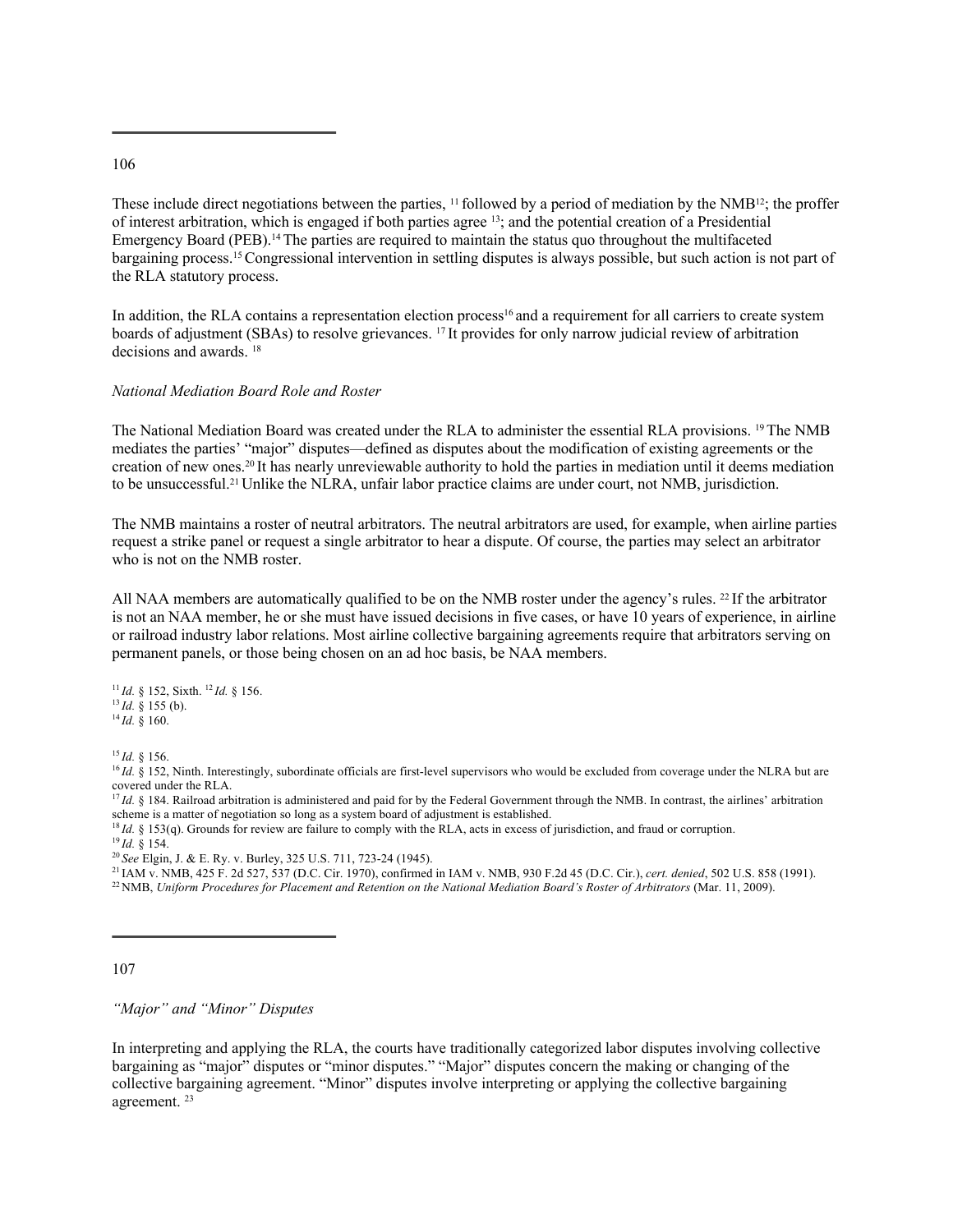In contrast to the detailed procedural requirements for arbitration between the railroads and their unions, <sup>24</sup> or the legal requirements under the National Labor Relations Act, the RLA as applied to arbitration in the airline industry only dictates that the parties establish a system board of adjustment to resolve grievances. The RLA does not dictate any other requirements, such as the duty to provide information or engage in discovery as part of system board procedures.25 However, the parties may voluntarily agree to such provisions in their collective bargaining agreements.

#### *System Boards of Adjustment*

System board rules and procedures are solely a creature of the collective bargaining agreement. Courts have held that no duty exists to create a system board of adjustment until the parties have a first binding collective bargaining agreement. 26

System boards of adjustment are comprised of an equal number of labor and management representatives, usually two or four partisans."27 These partisans sit with a neutral arbitrator if they cannot resolve the dispute themselves at an earlier grievance step. Each SBA member has a single vote, including the neutral.

The party members are helpful in three ways. First, they provide the neutral with technical understanding of the issues (e.g., complex pilot performance, qualification and scheduling issues). Second, they can, where appropriate, act as conduits to the parties to facilitate settlement. Third, they can help the neutral identify and weigh key evidence in light of their knowledge of unique workplace realities.

<sup>23</sup>*See Elgin*, *supra* note 20; Conrail v. RLEA, 491 U.S. 299 (1989).

<sup>24</sup> Unlike railroad arbitration, for which the Federal Government compensates arbitrators, the parties pay airline arbitrators. In addition, airline arbitration is a de novo procedure, not an appellate one as with railroads. *See supra* ch. 5, M. David Vaughn, "The Academy and the Railroad Industry."

 $^{25}$  45 U.S.C. § 184 (2018) states: "It shall be the duty of every carrier and of its employees, acting through their representatives, selected in accordance with the provisions of this [Title], to establish a board of adjustment of jurisdiction not exceeding the jurisdiction which may be lawfully exercised by system, group, or regional boards of adjustment, under the authority of Section 153 of this Act." *See* IAM v. Central Airlines, 372 U.S. 682 (1963).

26 ALPA v. Jetstream Int'l Airlines, 716 F. Supp. 203, 204 (D. Md. 1989).

<sup>27</sup> System board members assigned by each party are sometimes referred to as "partisan neutrals," having some indicia of partisanship because they are chosen by one side only. Yet, they are also able, if not necessarily expected, to use their independent judgment. To ensure their independence, many collective bargaining agreements protect party SBA members from retaliation based on their board activities.

108

*Interest Arbitration and Release by the NMB* 

Although most bargaining disputes are resolved in direct or mediated negotiations, the parties have sometimes availed themselves of interest arbitration. The RLA provides that after the NMB determines mediation has been unsuccessful, the NMB will proffer arbitration to the parties. 28 If both sides agree, the dispute is submitted to interest arbitration. If not, the parties are released to use self-help. Although this dispute resolution approach is relatively rare, when it is agreed to, NAA arbitrators have been called on to conduct the interest arbitration. The RLA lays out specific procedures for interest arbitration, but the parties may agree to their own process.

If one of the parties rejects the proffer of arbitration, it is precluded, and the parties are released to use self-help following a 30-day cooling-off period. Self-help allows unions to strike. Management can then permanently replace striking employees, lock out the particular work group, or unilaterally impose contract terms so long as the subject matter has been negotiated.

#### *Presidential Emergency Boards*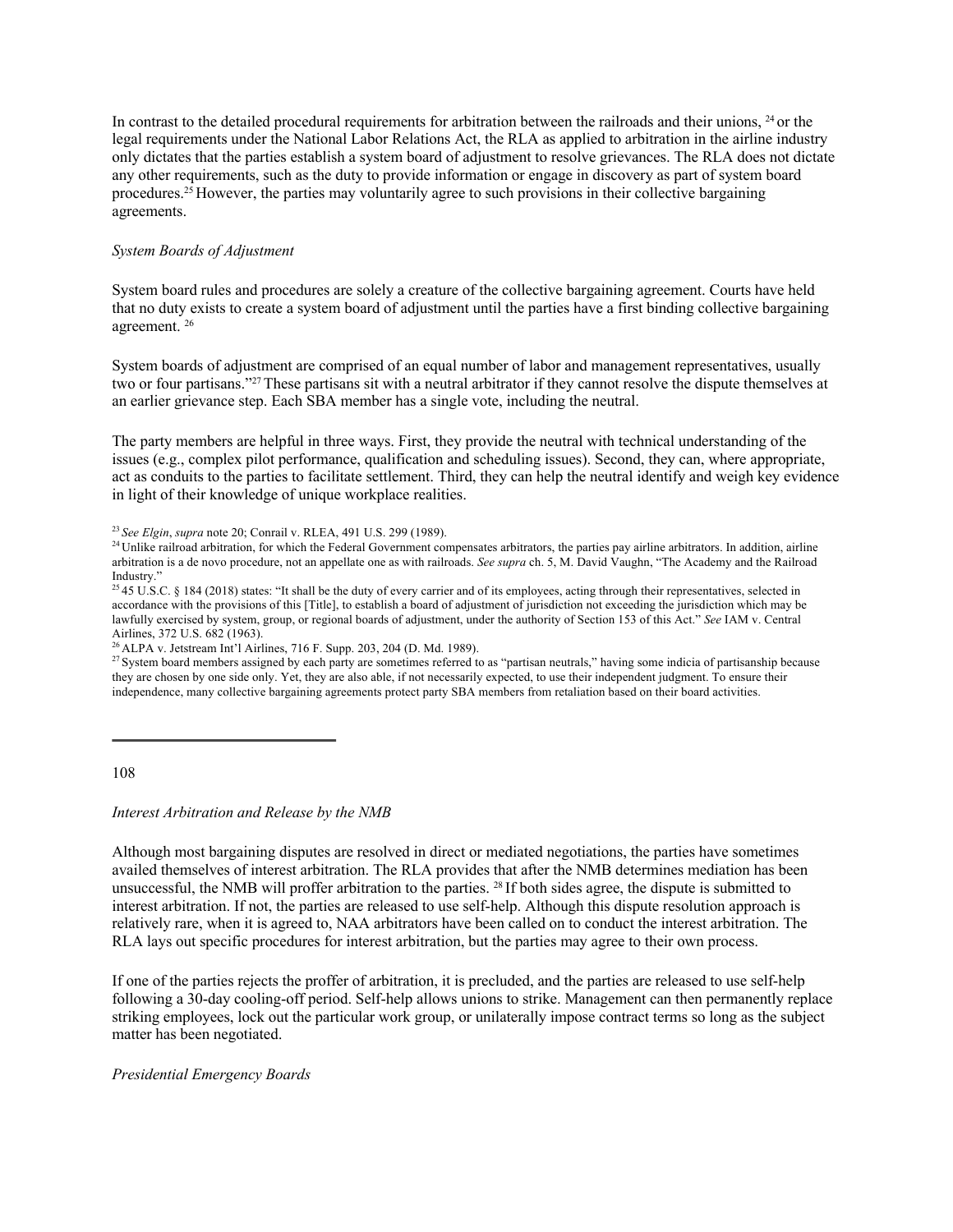At any time after release, the National Mediation Board can trigger a Presidential Emergency Board by notifying the president of its finding that a shutdown would have a substantial impact on the national or regional economy.29 Once notified, the president then has the discretion to create a PEB. If created, the status quo must be maintained during which self-help is prohibited for a 60-day period—30 days for the PEB to hold hearings and issue a report to the president and another 30-day cooling-off period thereafter.30 Nearly all PEBs have three or five neutrals who are almost always NAA members and are listed on the NMB roster.

Three PEBs were created in the airline industry from 1997 to 2001, after a lapse of 31 years since the last prior airline PEB was established in 1966 31:

• President Clinton created PEB 233 in 1997—with Robert Harris, Anthony Sinicropi, and Helen Witt—after pilots represented by the Air Line Pilots Association struck American Airlines. The PEB did not issue a recommendation because the parties reached an agreement during its existence.

109

- In 2001 President Bush established PEB 235—with Helen Witt, Robert Harris, and Richard Kasher—for a Northwest Airlines (NWA)/Aircraft Mechanics Fraternal Association (AMFA) dispute; the dispute was settled just before the PEB issued its report.
- PEB 236—with Helen Witt, Ira Jaffe, and David Twomey—was established in a United Airlines/International Association of Machinists (IAM) dispute in 2001; an agreement was reached after the PEB report was issued.

Where the parties have still not reached agreement after a PEB, they again have the right to use self-help. Congress has sometimes stepped in to legislate an end to the dispute in the public interest.<sup>32</sup> Not since prior to deregulation in 1978 has Congress intervened in an airline dispute.

#### *Strikes*

The airlines are an essential industry, part of the vital infrastructure undergirding the rest of the U.S. economy. The RLA contains built-in processes that control the timing, frequency, and impact of shutdowns in the public interest. The law's mechanisms and purposes encourage settlements, which provide stability and consistency to the industry. As a result, only four strikes have occurred during the last 25 years:

- An NWA/ALPA strike over Labor Day weekend in 1998 was settled after a 13-day walkout.
- Pilots represented by ALPA struck Comair, a wholly owned regional subsidiary of Delta, for 13 weeks in spring 2001 until finally reaching an agreement.
- An NWA/AMFA strike in 2005 began a month before NWA went into bankruptcy; the parties never reached a settlement.
- A four-day strike in 2010 ended when Spirit and ALPA came to terms on a collective bargaining agreement.

 $^{28}$  45 U.S.C. § 155 (b). Although the RLA lays out detailed procedures for interest arbitration, the parties are free to establish their own process. In addition, the parties may mutually agree to interest arbitration even before an NMB proffer.

<sup>&</sup>lt;sup>29</sup>*Id.* § 160. See https://joshuajavits.com/sites/default/files/uploads/images/stories/SettlingAirlineDisputes.pdf. <sup>30</sup>A provision of the RLA applicable to commuter railroads calls for two PEBs on initiation of a single party or the governor of an affected state. *See supra* ch. 5, M. David Vaughn, "The Academy and the Railroad Industry."

<sup>31</sup> Increasing consolidation in the airline industry and rising passenger loads—prior to the COVID-19 pandemic—are changing the dynamics for triggering a PEB. These developments make PEBs more likely to avoid self-help, given the tremendous economic consequences of a shutdown or even a threatened shutdown.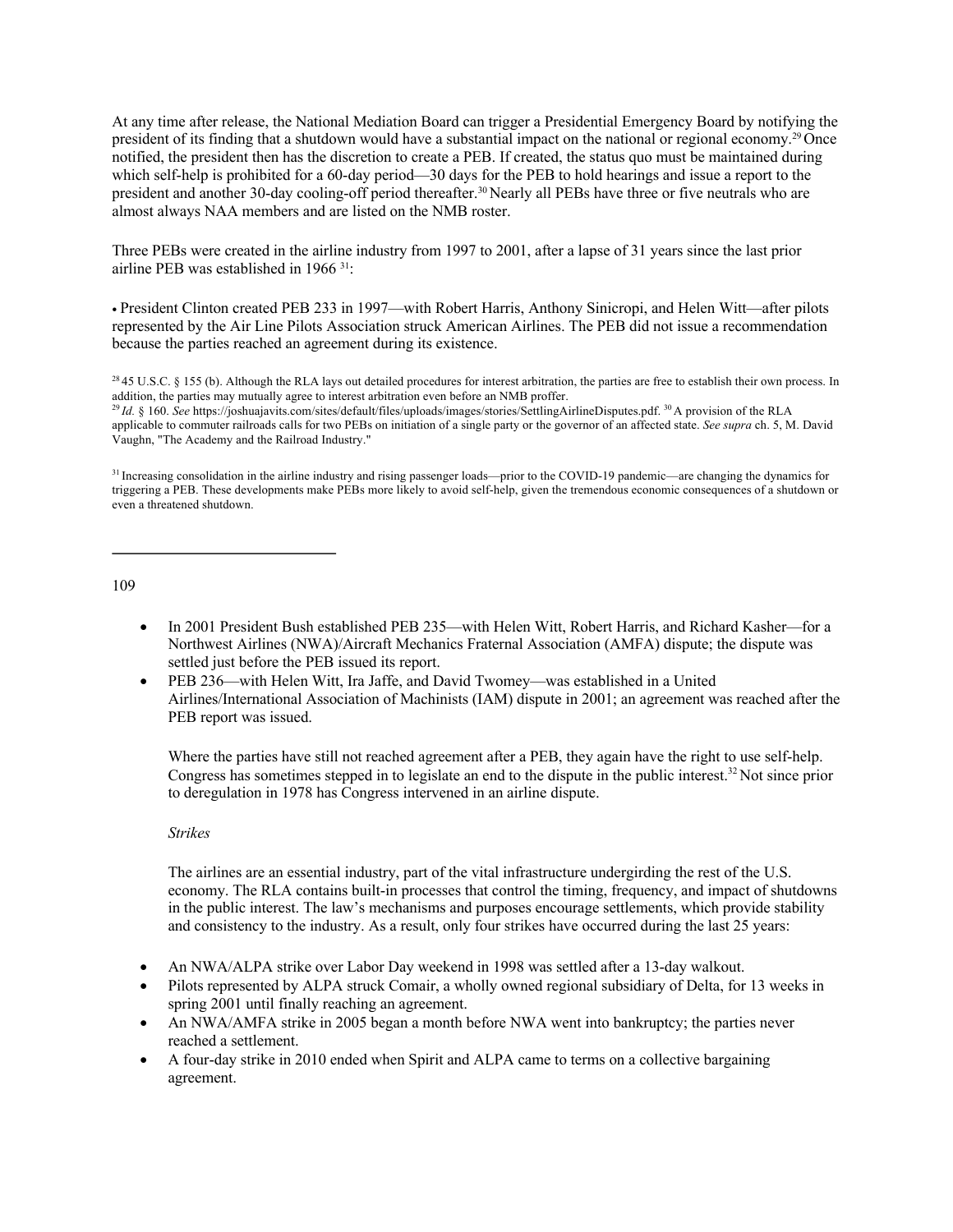#### **Airline Industry Trends**

The airline industry is heavily unionized; in 2019 unions represented about 55 percent of the 740,000 employees. Three of the Big 4 airlines— United Airlines, American Airlines, and Southwest Airlines, along with Alaska Airlines—are between 80 and 85 percent organized. The rate of unionization in the airline industry is still about eight times higher than the average of 7 percent of private-sector U.S. workers.

The industry moves more than 2.5 million passengers per day in the United States. It is extraordinarily affected by changing fuel prices,

<sup>32</sup> It has done so by imposing the PEB report as the parties' new collective bargaining agreement, by ordering interest arbitrations, or by extending the status quo period. Congressional action is not part of the RLA process. Congress had intervened in the past to end self-help, though almost exclusively to end railroad strikes. The parties perceived congressional intervention as a real possibility, so they felt pressured to reach agreement after a PEB—often on the basis of the PEB report.

#### 110

competition from low-cost carriers, and declines in air travel due to recession, epidemics, and terrorism.

The cyclical economic sensitivity of the business, as well as the impact of powerful nonrelated factors, lead to both serious clashes and cooperative efforts between the carriers and their unions. NAA arbitrators are regularly called on to help the parties deal with these externally and internally generated challenges and contribute toward a more stable and predictable environment.

Several developments and scenarios have been defining ones for the airline industry:

*1995-2000*. The airline industry was consistently profitable for the first time since full implementation of deregulation in 1981; restrictions on market entry and fare regulation were lifted in 1981.

*2001*. The U.S. economic downturn prior to 9/11 severely affected the industry, which was already projected to lose \$2 billion. The terrorist attack on September 11, 2001, caused the closure of U.S. airspace and the grounding of aircraft for five days. Airlines attempted to shrink to profitability, but the viability of existing airlines was seriously questioned. The Federal Government made loans to the industry to help it survive.

*2001-2005*. The industry sustained \$35 billion in losses because of reduced travel demand, intense competition, high fuel prices, Middle East conflicts, and security concerns that led to the creation of the Transportation Security Administration. Major job losses resulted, and voluntary concessions were sought through restructuring agreements. NAA members were very involved in helping the parties work through the issues that arose. The carriers used force majeure clauses to escape from contract restrictions on reductions in force. Despite the parties' efforts to negotiate concessions, many airlines went into bankruptcy and used the bankruptcy law's contract rejection process to extract employee concessions. Some employee pensions were terminated, with the Pension Benefit Guaranty Corporation assuming control and establishing sometimes lower ceilings on benefits.

*2005-2011*. Significant consolidations marked the period 2005 to 2011. Nine major airlines in late 1990s consolidated down to four mega carriers: Delta Air Lines, United Airlines, American Airlines and Southwest Airlines.<sup>33</sup> NAA arbitrators were deeply involved in the parties reaching joint collective bargaining agreements through interest arbitrations and through arbitrations to determine how seniority lists would be integrated.

<sup>33</sup> The Big Four resulted from these consolidations: US Airways/America West (2005); Delta Air Lines/Northwest Airlines (2008); United Airlines/Continental Airlines (2010); Southwest Airlines/AirTran Airways (2011); and American Airlines/US Airways (2013).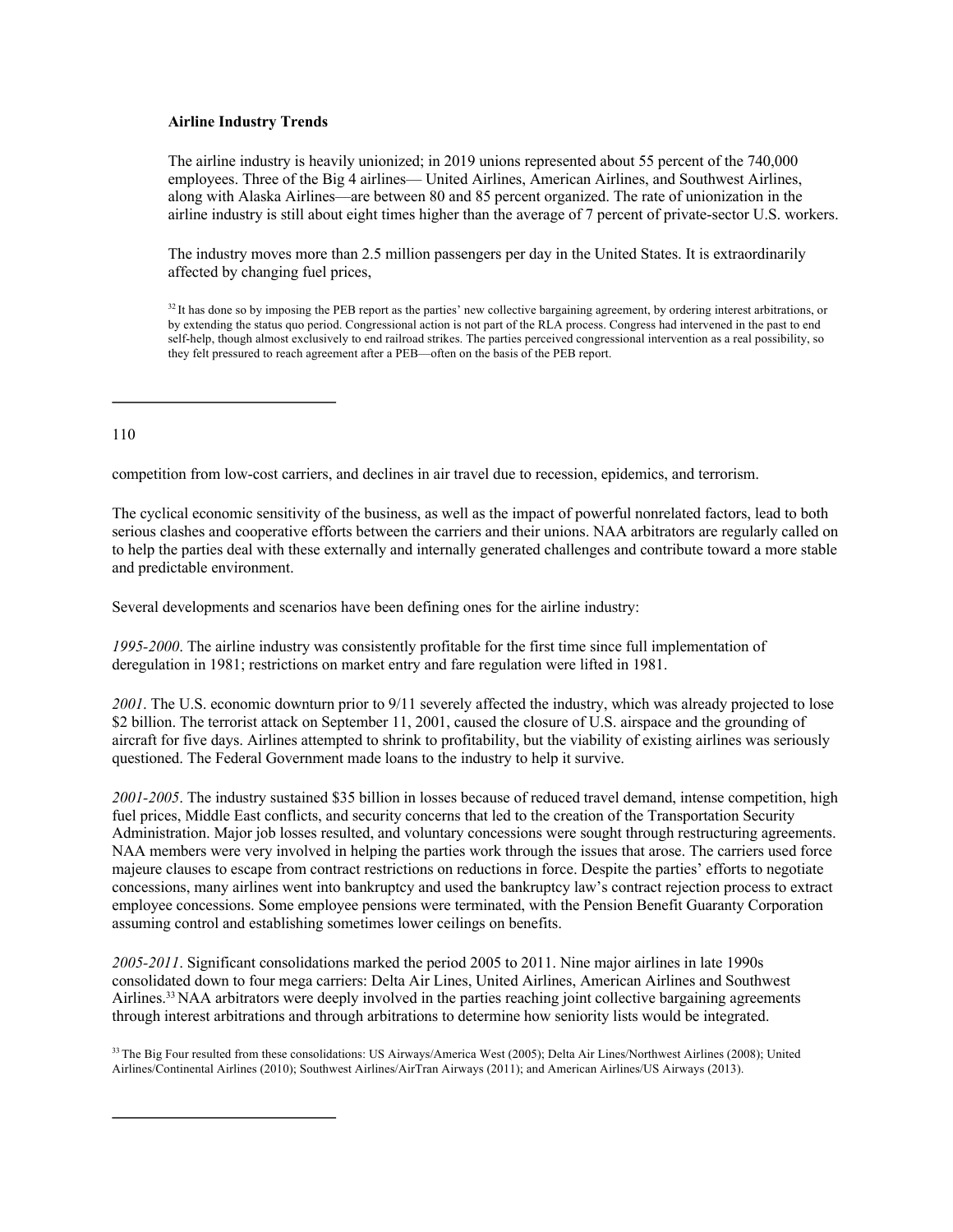*2011-2020*. The industry was consistently profitable despite the impact of the Great Recession (2008- 2010). Unions were able to recoup many of the concessions from the 2001–2010 period. Pattern bargaining, which historically was practiced in the industry, intensified, especially for pilots at the Big 4.

*2020.* The COVID-19 pandemic has reduced passenger travel substantially. In addition, revenue has been suddenly and vastly reduced. The long-term implications of these reductions are not yet known. 34

#### **Airline Industry Carriers**

The airline industry is composed of several distinct business groupings: major airlines, low-cost carriers, regional airlines, and air cargo carriers.

#### *Major Airlines*

The Federal Aviation Administration defines a "major" carrier as having more than \$1 billion in revenue annually, and approximately 10 passenger airlines and two cargo carriers meet this definition. As a result of industry consolidation between 2008 and 2013, four mega carriers emerged. Delta Air Lines, United Airlines, American Airlines, and Southwest Airlines now control more than 80 percent of airline passenger revenue and dominate origin and destination flying. The six smaller major carriers—JetBlue, Alaska, Hawaiian, Frontier, Allegiant and Spirit each control less than 5 percent of the market. Just prior to the COVID-19 pandemic, approximately 2.5 million passengers per day flew in the United States. The concentration of the industry brought a degree of stability in labor relations. In addition, international flying has also become more coordinated with the development of international airline alliances in the 1990s.

#### *Low-Cost Carriers*

Low-cost carriers (LCCs) tend to keep the ticket prices of the major airlines lower than they would otherwise be. However, they do not have the size of the Big 4 and, therefore, cannot provide the route coverage, trip frequency, frequent flyer, and other perks that business travelers appreciate. This is especially true of LCCs such as Allegiant, Frontier, Spirit, and Sun Country that use low prices alone to attract price-sensitive leisure travelers rather than business travelers, the source of profitability for the larger majors.

112

#### *Regional Airlines*

The major airlines operate narrow and wide-body aircraft from their large hubs and other big cities as well as to and from international destinations. However, they are fed passengers from small and midsized markets serviced by regional airlines, which fly aircraft with 50 to 76 seats. 35

The regional airlines are either independently owned or wholly owned by major airlines and code share with them. The major airlines handle all the bookings using their own reservation system for the regional flights. The flights appear to passengers as part of the major airline by virtue of the use of the major's reservations code as part of the flight numbers and their nearly identical livery (paint job) and flight crew uniforms.

111

<sup>&</sup>lt;sup>34</sup> Ironically, the two most profitable and stable periods for the airlines, 1995 to 2000 and 2009 to 2019, were each brought to an abrupt and disastrous halt by unforeseen external events—9/11 and the COVID-19 pandemic, respectively. Just when the airlines begin to think they are invulnerable, they have been rudely awakened by calamities not of their making. Other shocks, if of less historic proportions, have always played a role in the industry and management's relations with its unions and employees.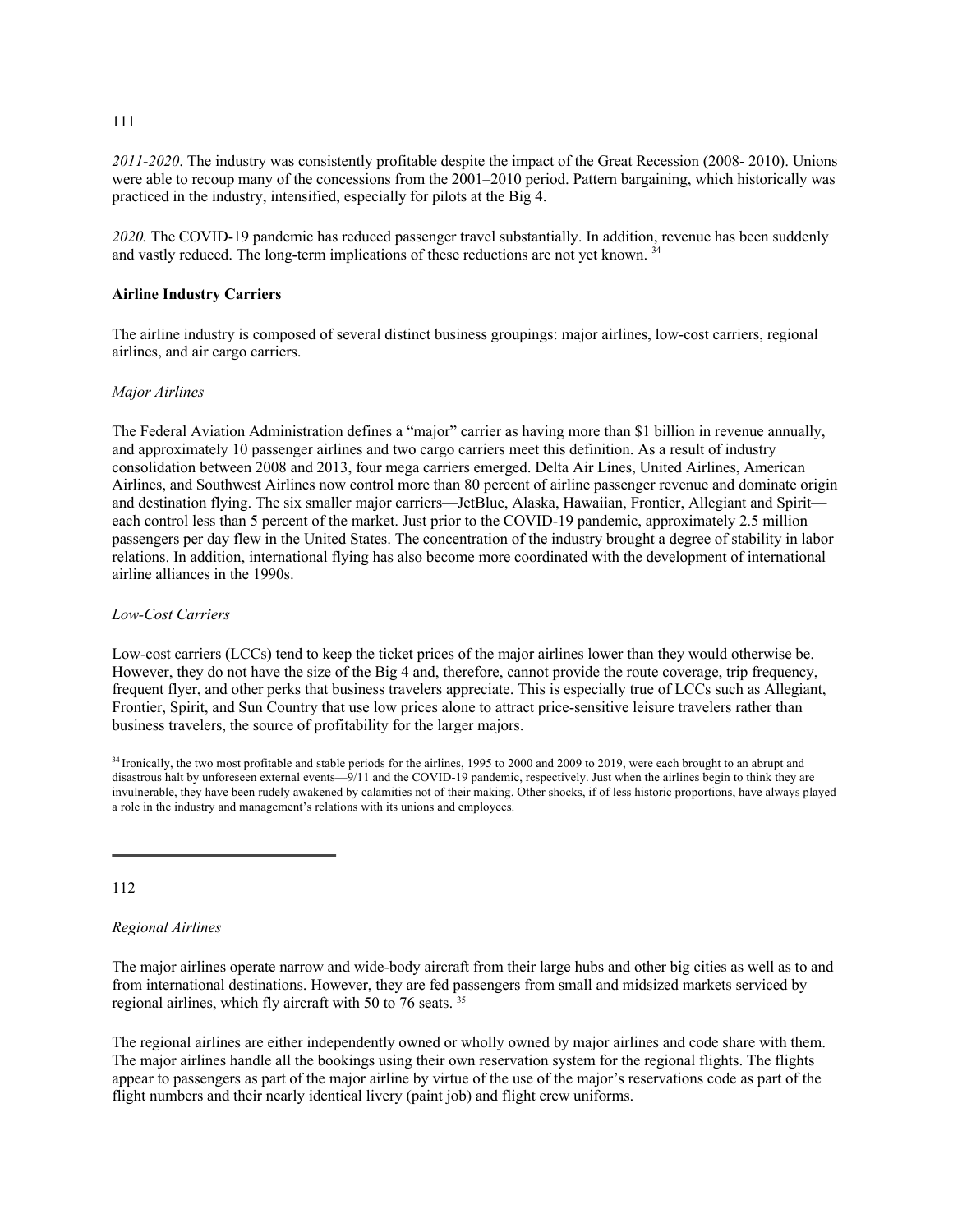The regional carriers enter into capacity purchase agreements with the majors, and this restricts their operations. They pay their employees far less than the majors, but initial jobs are easier to come by with a regional carrier than with a major carrier. Pilots, in particular, will build up their flying hours with a regional so they are eligible for hire by a major airline.<sup>36</sup>

The regional airline industry is not immune to consolidation. Consolidation has occurred among regional airlines but is still less common than among the major airlines.

#### *Air Cargo Carriers*

The air freight industry includes carriers such as FedEx, UPS, Atlas Air, the growing Amazon Air and others that provide a critical service of carrying freight nationally and internationally.<sup>37</sup> They are a vital link in the global supply chain. The International Brotherhood of Teamsters (IBT) represents many of the pilots at these freight carriers. Passenger airlines also carry a great deal of freight in their cargo holds, which is a profitable aspect of their business.

#### **Airline Industry Labor Organizations**

Labor organizations represent about 55 percent of industry workers, including pilots, flight attendants, and ground employees (e.g., mechanics, fleet service employees, and customer service agents).

#### *Pilot Unions*

The Air Line Pilots Association is the largest union representing over 63,000 pilots at 34 carriers in Canada and the United States, including Delta Air Lines, FedEx, and United Airlines. ALPA also represents many of the regional airline pilots. The Allied Pilots Association (APA) represents

<sup>35</sup> The 76-seat limit is dictated by scope clauses in the major airlines' pilot contracts. These clauses are collective bargaining agreement provisions that aim to protect the work of the pilots at a major carrier by attempting to restrict the carrier's ability to divert flying to lower-cost airlines.

<sup>36</sup> As a result of a pilot shortage, many regionals made agreements with their unions to pay bonuses of \$20,000 or more as well as pay for the extensive training required to be an airline pilot. Captains are in especially short supply, and the majors are eager to poach these more experienced pilots from the regionals. At least such was the case prior to the advent of the COVID-19 pandemic.

 $37$  Emery Air and DHL Aviation went out of business during this period.  $113$ 

# *Flight Attendant Unions*

The largest flight attendants union is the Association of Flight Attendants (AFA), which represents flight attendants at Alaska Airlines, United Airlines, and many regional airlines. The Transport Workers Union (TWU) represents Southwest Airlines and JetBlue flight attendants, and the Association of Professional Flight Attendants (APFA) represents American Airlines (AA) flight attendants. IBT represents flight attendants at several regional carriers.

*Ground Employee Unions* 

pilots at American Airlines, and the Southwest Airlines Pilots Association (SWAPA) represents pilots at Southwest Airlines. The Independent Pilots Association (IPA) represents UPS pilots. APA, SWAPA, and IPA are independent unions. The Teamsters Union (IBT) represents the pilots at several smaller cargo carriers and those of Allegiant, FlexJet, and other carriers.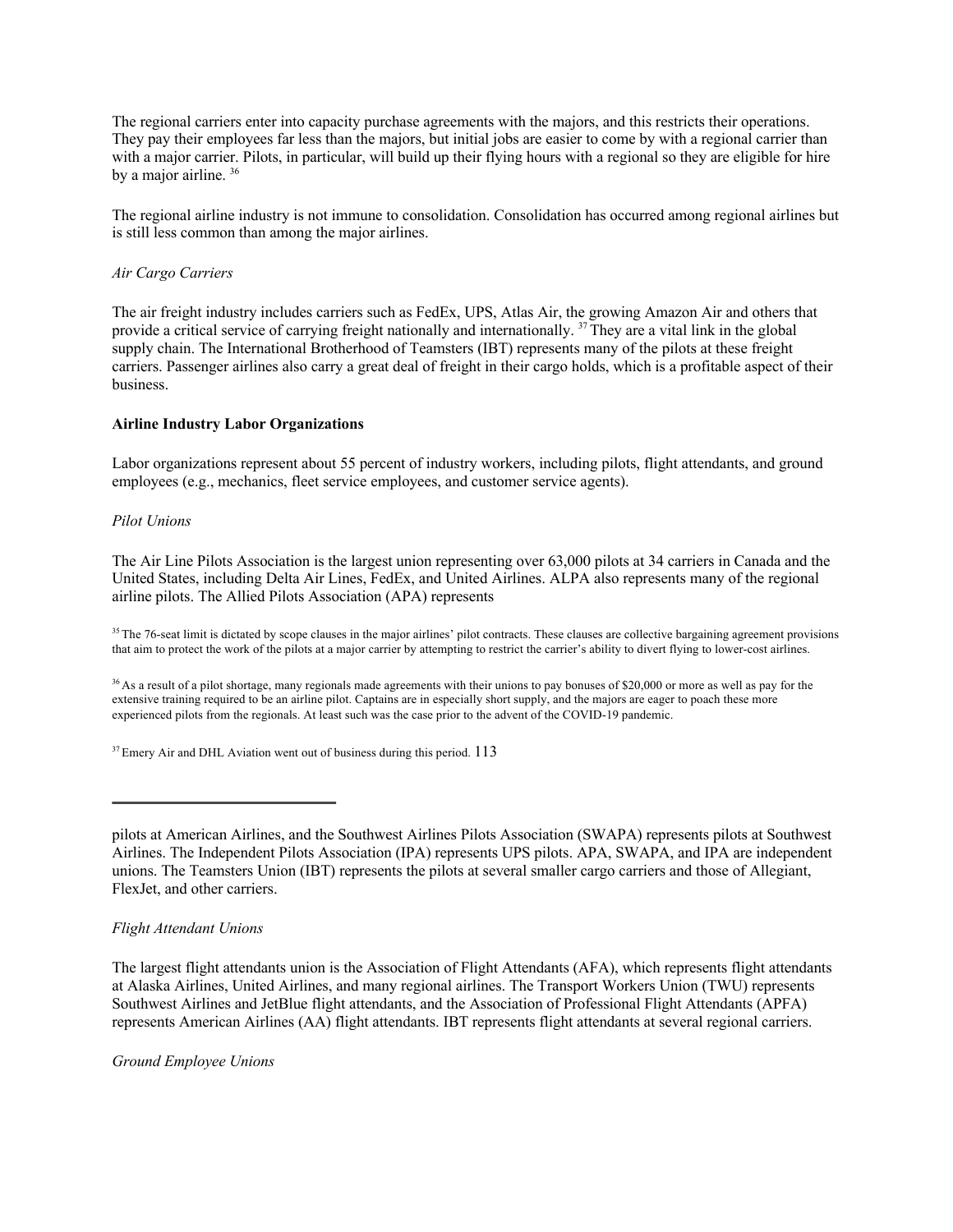The Machinists Union (IAM) represents mechanics and related employees and fleet employees (baggage handlers, cleaners, etc.) at United Airlines and other airlines. A TWU/IAM joint council represents American Airlines mechanics and fleet workers. AMFA represents Southwest and Alaska mechanics, and the IAM represents Southwest's fleet employees.

# **NAA Member Roles in the Airline Industry**

Airline arbitrators perform critical neutral activities in different ways: traditional grievance arbitration, grievance mediation, interest arbitration, med-arb, and service on Presidential Emergency Boards. They have played an especially important role in the post 9/11 period—one marked by bankruptcies and industry consolidation that resulted from multiple enormous mergers and acquisitions. Arbitrations involving seniority list integration, also a result of this industry consolidation, have been particularly complex and contentious.

Nearly all airline collective bargaining agreements require arbitrators to be members of the National Academy of Arbitrators; this requirement reflects the industry's recognition of the high standards tied to NAA membership. The complexity and uniqueness of airline disputes place special demands on neutrals, and the parties seek not only sophisticated arbitrators but also those with experience in the industry.

When negotiating a "major" dispute relating to contract creation and amendment, NMB mediators and members are normally directly involved. However, on many occasions the parties agree to a med-arb or pure interest arbitration process in which independent neutrals guide the process toward reaching a collective bargaining agreement.

Several important cases arose from the many and various headwinds facing the industry. Several resulted from the transformative emergence of regional jets in the 1990s and the dire economic consequences of 9/11, numerous bankruptcies and subsequent mergers and acquisitions. These disruptions led to serious labor-management conflicts, which then brought forth creative resolution processes handled by neutrals with expertise and

# 114

sensitivity. The repeat use of a select group of NAA arbitrators is the surest affirmation of their rising to the occasion. The COVID-19 pandemic may similarly test the system and require use of NAA resources.

# *Interest Arbitration, PEBs, and Other Significant Cases*

The period 1995 to 2020 has seen several major interest arbitrations. These and other cases have tested the capabilities of airline arbitrators and highlight NAA member roles in the airline industry.

*American Airlines/Association of Professional Flight Attendants Interest Arbitration (1993–1995)*. In late 1993, the NMB released AA flight attendants, who then struck for five days just before the busy Thanksgiving holiday. The carrier could not operate because it could not qualify new replacement flight attendants until they had undergone federal aviation regulation-mandated training. AA planes flew empty, resulting in enormous losses. The impact of flight attendant training regulations, and their use by APFA, thus greatly influenced the course of the strike and its subsequent resolution.

The Clinton administration became involved, and AA agreed to accept interest arbitration. Interest arbitration resulted in a binding agreement; this solution was preferred over a PEB, which would have allowed a second opportunity for self-help if both parties did not accept its recommendations. The hearings continued for nine months before a panel of seven arbitrators—four party representatives, NAA members Richard Kasher and Geraldine Randall, and Chair Charles Resnick, a commercial arbitrator who was not an NAA member. The panel's decision was issued October 11, 1995, and the parties settled the dispute on the basis of the arbitration report.

*American Eagle/Air Line Pilots Association Collective Bargaining Agreement (1997–2013).* In 1995 four regional air carriers wholly owned by AMR Corporation, also the parent of AA, consolidated into a single carrier, American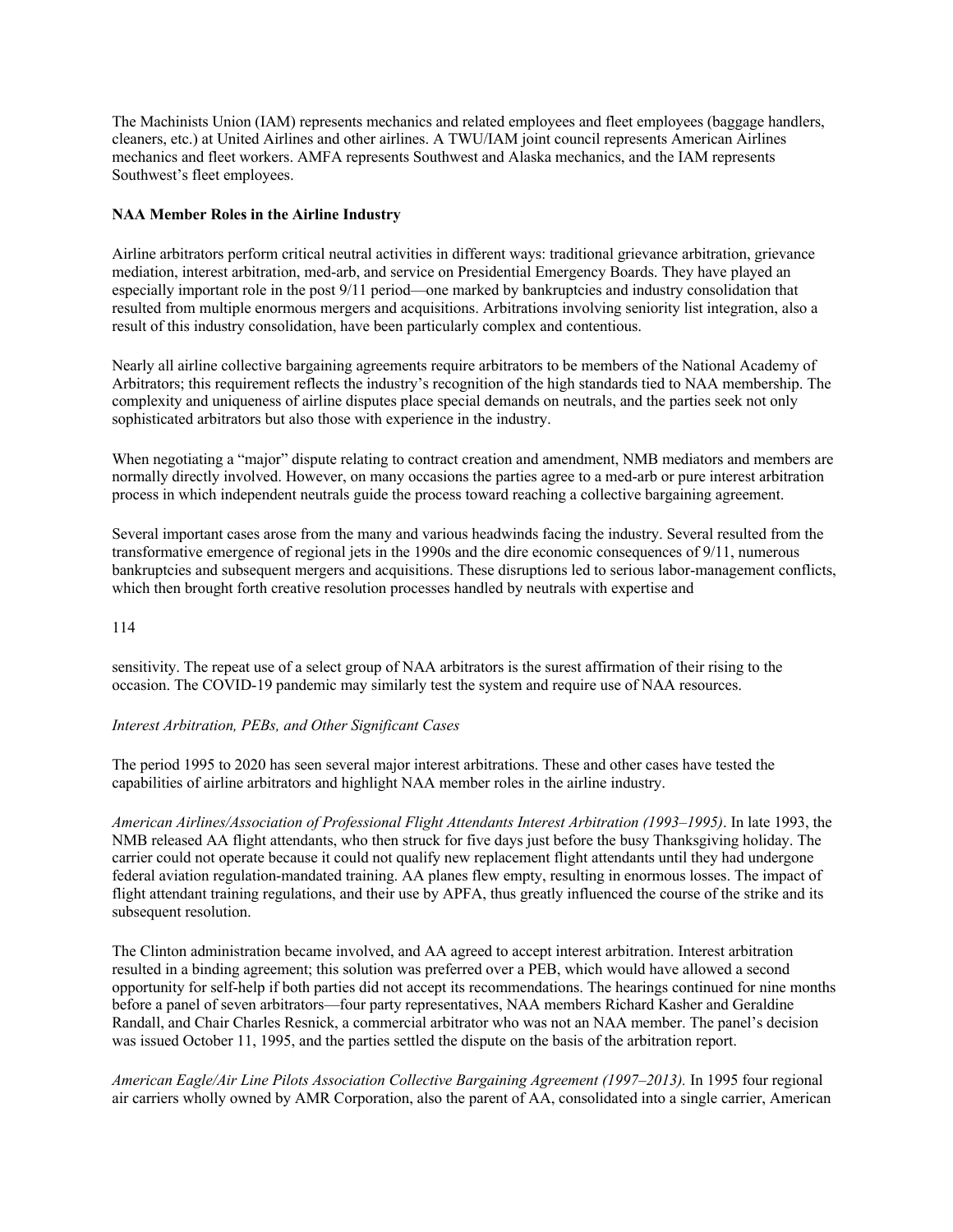Eagle. Two years later, labor and management agreed to a 16-year framework agreement with a 2013 amendable date that allowed for several expedited amendment rounds. The deal provided for an industry index that was used to periodically adjust pilots' pay rates. The parties used a formula to calculate the average change in pay rates across the regional industry at carriers not in bankruptcy, with a minimum increase guaranteed at 1.5%. That minimum increase became important after 9/11, because all the comparator carriers were dialing rates back while American Eagle was locked into increases. The parties could also each bring five issues to the interim interest arbitrations.

One such interest arbitration, which followed the defeat of the 2000 tentative agreement, used a panel of three arbitrators (Richard Bloch, Richard Kasher, and George Nicolau). Of particular concern was the definition of an "issue." The carrier argued that the union was bundling multiple issues in some of the five issues it raised in arbitration. The arbitration panel refrained from awarding items that did not reflect patterns in the regional industry. The future amendment rounds were successfully negotiated without resorting to interest arbitration.

#### 115

*American Airlines/Allied Pilots Association Presidential Emergency Board and Flow-Through Agreement (1997).* In 1997 APA struck AA, and President Clinton created PEB 233 with Robert Harris, Anthony Sinicropi, NAA former president, and Helen Witt. The PEB did not issue a recommendation because the parties reached an agreement during its existence. Harris was instrumental in mediating an agreement during meetings on Orcas Island, Washington, in which Don Carty, chairman and CEO of AMR Corp (the parent company of AA) participated.

After the PEB decision was prepared but not yet issued, Harris moved the parties to agreement partly by expanding on a scope issue APA initially raised in its proposal to perform *all* flying for the carrier. This would include flying done by American Eagle, AMR Corp's wholly owned regional carrier.

The negotiation of a flow-through agreement<sup>38</sup> became a key element in resolving matters before the PEB. The four parties to the flow- through agreement were APA, AA, ALPA, and American Eagle. The Air Line Pilots Association was also in negotiations with American Eagle at about the same time.

Approximately 15 four-party flow-through arbitrations occurred, some of which involved the rights of the furloughed AA pilots. Richard Bloch made an important decision on the impact of the expiration date of the flowthrough agreement; the agreement had a 10-year duration, which ended in 2008.

Bloch ruled that the American Eagle pilots holding AA pilot seniority numbers—though they did not fly AA aircraft—could keep them, as a vested right, even after the expiration of the flow-through agreement. These pilots would also have a future right to flow to AA when AA resumed hiring. Bloch did not rule on precisely how their seniority would be used.<sup>39</sup>

George Nicolau subsequently ruled on a grievance brought by ALPA, holding that Eagle pilots who held AA seniority numbers, but continued to fly at Eagle, had the right to occupy 50 percent of the class slots at AA under the flow-through agreement. In his remedy award, Nicolau specified the exact process by which Eagle pilots would flow to AA.40 ALPA, APA, AA, and American Eagle abided by the Nicolau award and the

<sup>38</sup> The flow-through agreement allowed Eagle pilots to obtain AA pilot seniority numbers and flow up to American when AA was hiring new pilots. Before flowing up to AA, Eagle jet captains had to serve training blocks of 18 or 24 months at Eagle. The agreement also allowed AA pilots to flow down to Eagle during pilot furloughs at American. It provided that at least one of every two new-hire positions per new-hire class at American would be offered to Eagle captains in order of seniority. The agreement became part of both the AA/APA and the American Eagle/ALPA contracts. As a result, pilots flowed up from Eagle to AA, until 9/11 caused layoffs at AA and AA pilots flowed down to Eagle.

<sup>39</sup> Approximately 125 Eagle pilots could take advantage of the flow-up opportunities to AA, while more than 300 AA pilots could bump into Eagle positions. Eagle pilots received AA seniority numbers upon successfully completing training as a regional jet captain at Eagle when AA was hiring. Because of the rapid growth of Eagle's regional jet fleet, AA pilot hiring, and the 18- and 24-month training locks, about 800 Eagle pilots held AA seniority numbers they had received prior to 9/11. These pilots were still flying at Eagle between 1999 and 2001, because a backlog of pilots in training freezes developed.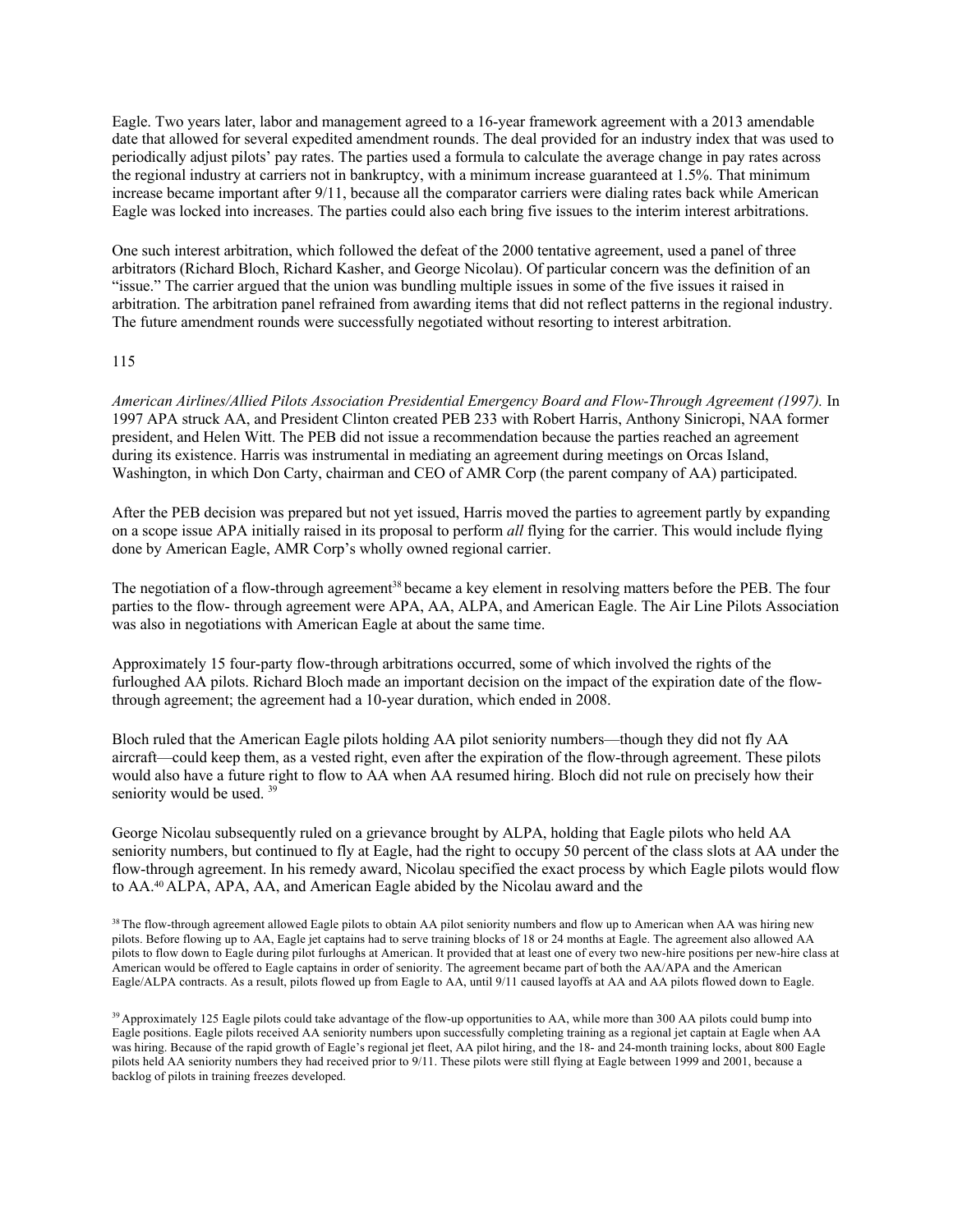<sup>40</sup> Several pilots challenged Nicolau's decision and subsequent remedy award in the courts, but the Fifth Circuit upheld his award and the Supreme Court denied certiorari. Mackenzie v. ALPA, 598 F. App. 223 (5th Cir. 2014), *cert denied*, 135 S. Ct. 2896 (U.S. 2015).

116

original four-party agreement reached in 1997, despite the complexities caused by 9/11.

The concept of seniority-based pilot flow-through to AA has been embodied in several subsequent agreements in the airline industry. It continues at American Eagle's successor, Envoy Air, where both management and labor accept the strategy as a tangible means of career progression.

*Delta/ALPA Force Majeure (2001), Bankruptcy (2005), and Interest Arbitration (2007).* Although the airlines had been very profitable in the 1995 to 2000 period, after 9/11 and the closure of U.S. airspace for five days, Delta, along with most airlines, invoked the force majeure provisions of its collective bargaining agreement. The carrier claimed the right to reduce staffing as an exception to the agreement's no-furlough clauses. The pilots challenged the carrier's invocation of force majeure in certain instances in a series of cases in the years following 9/11. Richard Bloch, former NAA president, arbitrated the disputes. He found that 9/11 was a force majeure event. However, he set parameters on how long and to what extent the continuing effects of 9/11 should be viewed as excusing compliance with certain contractual provisions.

In September 2005 Delta filed for bankruptcy, along with 22 other airlines during the period 2001 to 2005.<sup>41</sup> Section 1113 of the Bankruptcy Code provides that the debtor in bankruptcy court can seek to reject or modify contractual terms if it can establish that the changes are necessary for the reorganization of the company and if it treats all parties fairly and equitably. A conflict of law issue arose because of the dramatic legal differences between the bargaining process under the RLA and the bankruptcy law process under section 1113. Under the RLA, the NMB controls the mediation process and agreements must be mutually agreed to. Importantly, when the bargaining process is fully exhausted, the parties are eventually released into self-help. By contrast, under bankruptcy law, the judge controls the timing of the process, usually subject to severe time constraints, and allows for unilateral changes approved by the court. However, initially no definitive circuit court decision was rendered on whether a contract rejection by a bankruptcy judge under section 1113 would permit self-help under the RLA. The bankruptcy court held that the status quo provisions of the RLA barred post-rejection strikes until the parties bargained under the RLA and were released. 42

In a special case, ALPA and Delta Air Lines mutually agreed to remove their section 1113 process from the court's jurisdiction and substitute a panel of three arbitrators to decide whether the section 1113 standards had been met by Delta's last proposal. The panel would either select the company's proposal and reject the contract or side with ALPA and not reject the contract. The parties chose to use three NAA arbitrators—Robert Harris,

# 117

Richard Bloch, and Fredric Horowitz. The panel skillfully engaged in active mediation and adjudication of the issues and succeeded in bringing the parties to a voluntary agreement. As Bloch eloquently stated to the parties at the close of the arbitration hearing: "[T]he obligation to continue the bargaining relationship, to respond meaningfully and responsibly to the needs of the other party, [had] never been more essential and . . . [c]ollective bargaining, it is true, is premised on an adversary relationship, but there's far more to it than that. The parties are in

<sup>&</sup>lt;sup>41</sup> The bankruptcies were the result of the lasting impact of 9/11; large cost differentials between the legacy network carriers and the emerging low-cost carriers in the early 2000s; and the spike in oil prices after Hurricane Katrina in late August 2005. AA filed much later, in November 2011, though it obtained union concessions beginning in 2001 in an effort to avoid bankruptcy. <sup>42</sup> Delta Air Lines, 359 B.R. 491 (Bankr. S.D.N.Y. 2007); *see also* Northwest Airlines v. AFA, 483 F.3d 160 (2d Cir. 2007).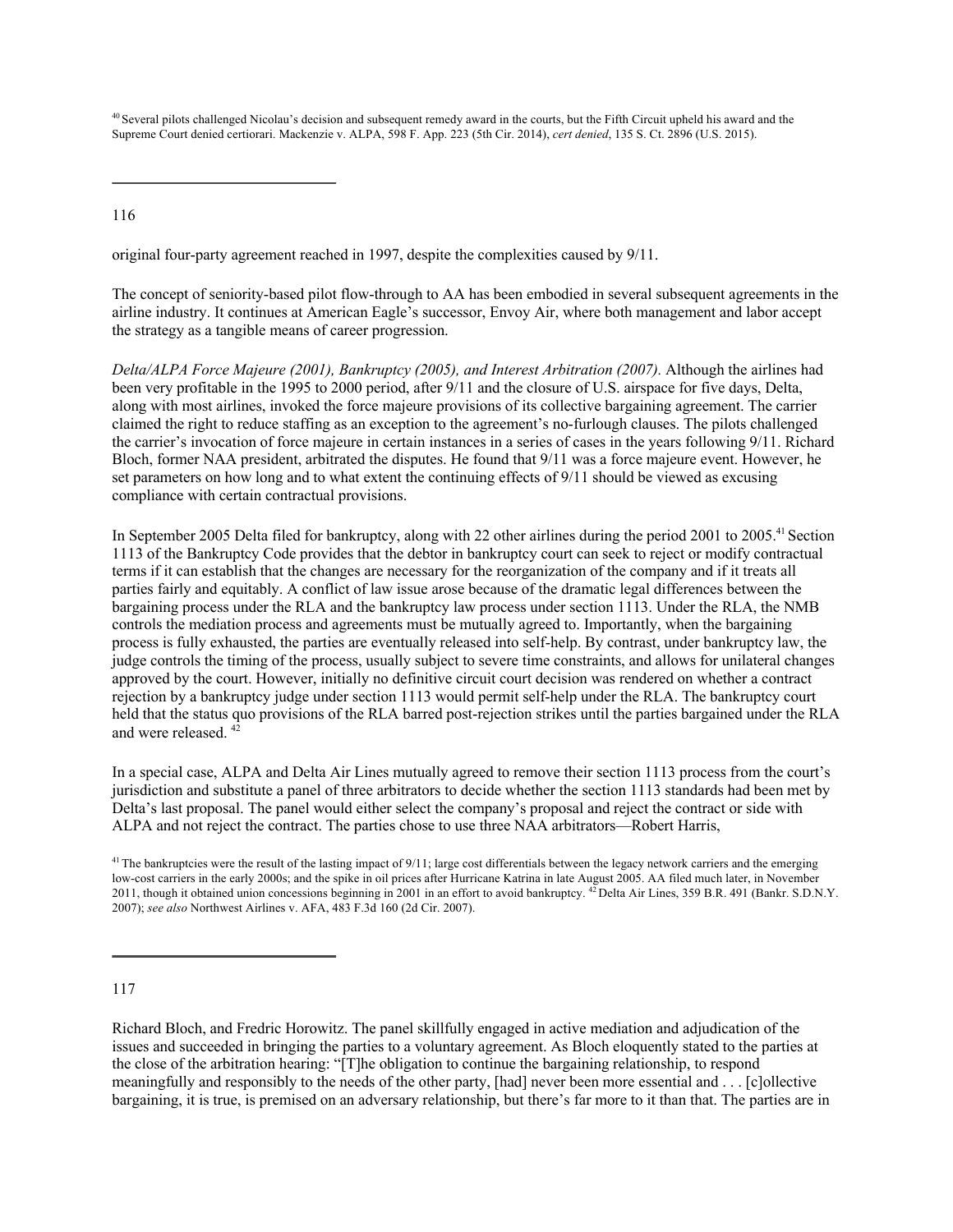every sense of the word trustees of this relationship." The panel implored the parties to seek a consensual resolution and stressed it would be available to assist in every way possible. Importantly, both the court and creditors accepted the eventual agreement and the Delta pilots ratified it. The Delta/ALPA arbitration process established a pattern that led other pilot groups and carriers forward through the restructuring era in the mid-2000s.

### *Alaska/ALPA Interest Arbitrations (2001, 2005, and 2012-2013).*

Beginning in 1974, Alaska Airlines and ALPA agreed to interest arbitration as a backstop for their negotiations, and they have maintained the process ever since. The decision to use interest arbitration was initially part of a back- towork agreement following a flight attendant strike during which the pilots supported the flight attendants.

Several voluntary agreements were reached subsequent to that agreement, but some also ended up being arbitrated. During each round of negotiations, the parties agreed to a formula for calculating pay rates, generally taking the average pay rates of employees at the other major airlines and applying them to Alaska employees.

In May 2001 George Nicolau issued an interest arbitration award regarding pay for Alaska pilots on the 737-900 aircraft. In 2005, at the height of the post-9/11 bankruptcies that Alaska and Southwest alone among the major airlines avoided, the parties again submitted their dispute to interest arbitration; Richard Kasher served as the arbitrator.

In 2012-2013 Alaska and ALPA agreed to a med-arb process with a single mediator, Joshua Javits. If a full agreement were not reached in mediation, two arbitrators would join the mediator to arbitrate the remaining matters in dispute. A three-arbitrator panel was established with Joshua Javits, Richard Bloch, and Frederic Horowitz. After a weeklong hearing, the panel issued its findings and the award. The central issue before the panel was whether Alaska, which accounted for 5 percent of industry revenues, should pay its pilots the same rates as those being paid by the Big 3 airlines, which each had 20 percent of industry revenues as well as vastly more aircraft, routes and destinations. The panel found: "The evidence in this case warrants a conclusion that (1) this is an enterprise that differs markedly, in various respects, from the larger carriers and that, significantly, (2) that difference has been routinely recognized by the parties themselves."

Within six months of the Alaska finding, two smaller major airline pilot collective bargaining negotiations were settled and ratified, JetBlue and Spirit. This speaks to the nature of pattern bargaining in the airline industry.

*Compass/ALPA Med-Arb (2007 and 2012-2013).* After its bankruptcy, Northwest Airlines created Compass Airlines as a regional airline. NWA and ALPA agreed to a med-arb process to resolve their

#### 118

collective bargaining dispute in 2007 43 and agreed to it again for their 2012- 2013 round of bargaining.

The 2012-2013 process involved strict timeframes of less than one year in total for direct negotiations, mediation and interest arbitration. This timeframe compares favorably with a typical flight crew negotiation of two or three years.

In the mediation phase, the med-arb (Joshua Javits) helped the parties define the scope of an "issue" and identify the comparative carriers for purposes of setting pay rates. The parties made extensive and successful use of subjectmatter experts—small groups to address technical issues such as training and scheduling. Only a few key issues remained at the end of the mediation process, and the parties were not far apart on those. The med-arb issued a decision, which precluded the necessity of a ratification vote.

*Continental Airlines Pilots/United Airlines Pilots Retroactive Lump-Sum Allocation (2012).* The merger of Continental Airlines (CAL) and UAL required UAL, as the surviving carrier, to reach a joint collective bargaining agreement with the combined pilot group. That joint agreement included a \$400 million retroactive lump-sum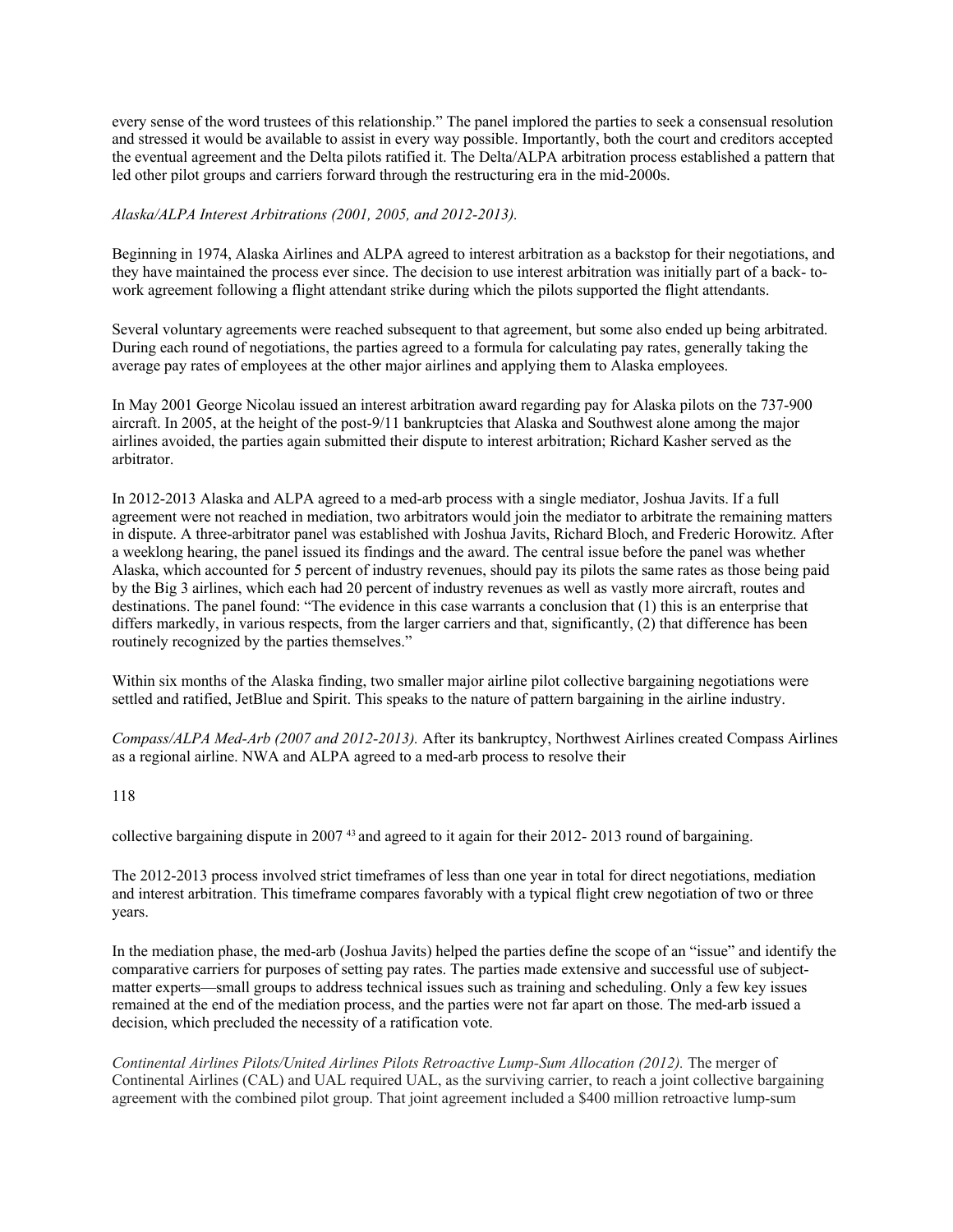payment to the combined pilot group. The representatives of the two pilot groups could not agree on the proper allocation of the money, so they agreed to interest arbitration before NAA member Ira Jaffe. The union parties presented extensive analytical and financial data at hearings on November 1 and 2 and asked that a decision be rendered by noon on the following Monday, November 5. Jaffe met the deadline and issued a 26-page decision that considered both the lump-sum payment and retroactive purposes of the money; the pre-joint collective bargaining agreement wage rates of the pilot groups, including the values of work rule trade-offs related to those wage rates; the hours flown by the two groups; the negotiating history; differences in retirement contributions; and an ALPA technical analysis. He concluded that a split of \$175 million to the CAL pilots and \$225 million to the UAL pilots was fair and equitable. The parties were able to move to the next phase of the merger process, seniority list integration.

#### *ExpressJet/Atlantic Southeast Airlines Interest Arbitration (2020).*

After nearly 10 years of bargaining and a merger, ASA and the IAM— representing flight attendants—could not reach an agreement following two failed tentative agreements. The parties agreed to submit the dispute to binding interest arbitration before NAA member Charlotte Gold. The arbitration was conducted using the last best offer (i.e., baseball style) interest arbitration process. In March 2020, Gold considered the company's proposal, the union's proposal and the failed tentative agreement, and she selected the failed tentative agreement for the parties' joint collective bargaining agreement.

#### *Seniority List Integration Cases*

Airline mergers and acquisitions produce the operational need to integrate seniority lists of all employees at the carriers involved. Following

 $43$  The agreement is the result of Northwest's bankruptcy restructuring.  $119$ 

NAA arbitrators have had their work cut out for them in seniority list integration cases. A sampling of the major cases in the last 25 years reveals how the respective arbitrators addressed some of the issues.

*Pilot Seniority List Integration Cases*. Pilot seniority list integrations are by far the most contentious, because seniority substantially affects pilots' careers in terms of aircraft flown (category), status (captain or first officer), pay, training, schedule (choice of trips), furloughs, and so forth. The internal union conflicts and resentments resulting from the seniority list integration process and resolutions can persist into the future. They have even resulted in changes in union representation on several occasions.

Although the industry has tried to make the pilot seniority list integration process more predictable, many factors have conspired to make integrating thousands of pilots extraordinarily challenging, including the:

- seniority list integrations associated with any prior mergers;
- seniority of the pilots affected; and
- context, including differing unions, the impetus for the merger or

AA's acquisition of Trans World Airlines (TWA) in 2001, a number of TWA pilots were stapled to the bottom of the AA pilot seniority list through an agreement between AA and the APA without the participation of TWA pilots, and similar seniority dictates were made without the involvement of the former TWA flight attendants. Congress then passed the McCaskill-Bond Act. 44 This 2007 amendment to federal aviation legislation requires a fair and equitable process for seniority integrations. Although this broad standard became the touchstone for subsequent mergers, especially regarding process, it by no means constituted a substantive roadmap or formula for decisions.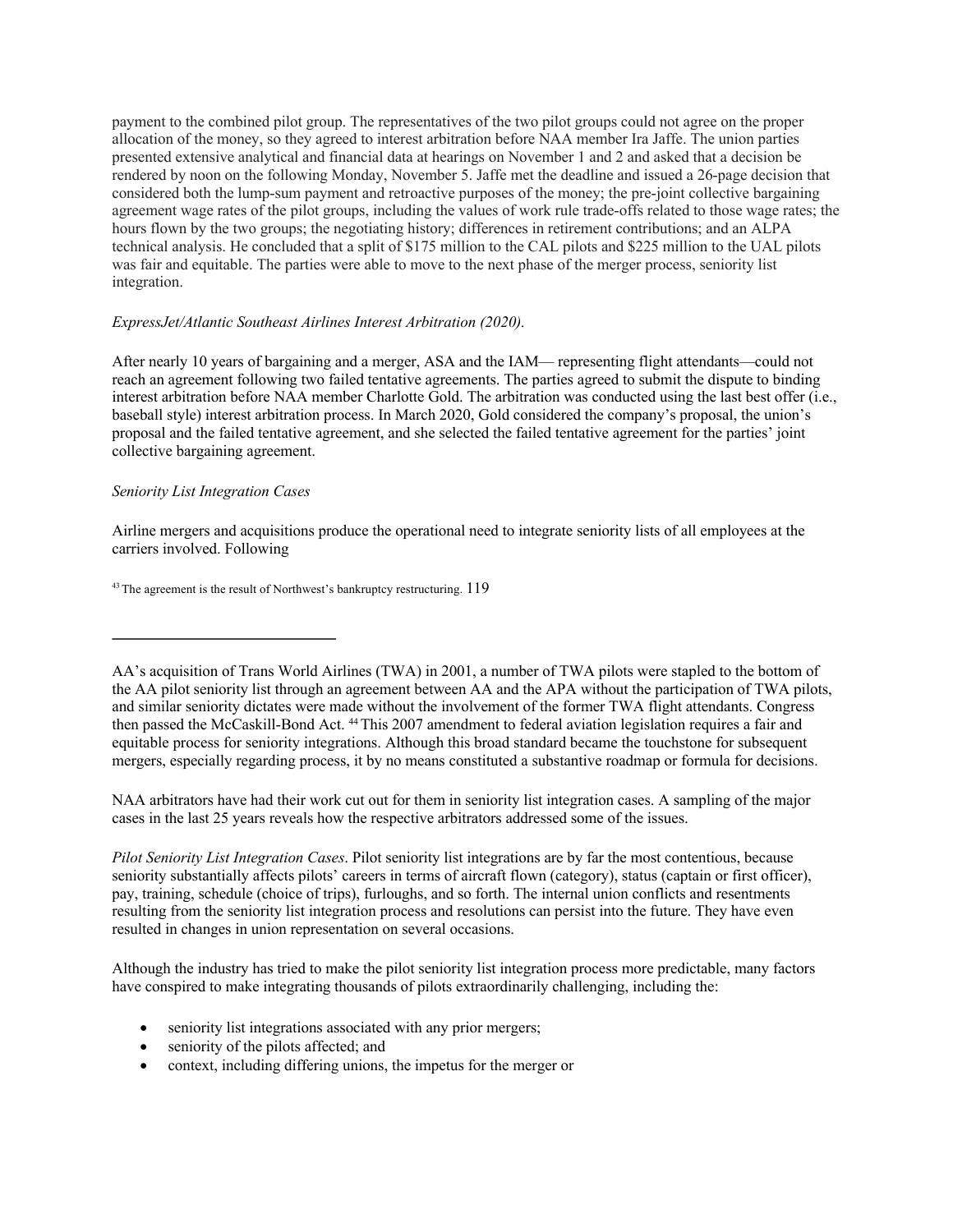acquisition, differences between the merging airlines, and shifting criteria for seniority list integration determinations.

*Atlas/Polar (Robert Harris 2006).* Atlas Air Worldwide Holdings Corp. (AAWH) was created in February 2001. It held Atlas thereafter and acquired Polar later in 2001, years before the actual consolidation of operations. In a case prior to the McCaskill-Bond legislation, the NAA arbitrator (Robert Harris) found that the date AAWH announced its intended acquisition of Polar, July 2001, was the constructive notice date (i.e., the date after which pilots hired by either airline would be integrated based on their respective date of hire). Harris found that those pilots knew or should have known when hired that eventually they would be working for an integrated airline even though that date was many years before the actual integration of operations. Therefore, the actual integration decision date (November 2006) applied only to pilots hired before the acquisition date of July 2001. The seniority list integration experience, and events related to it, led pilots to replace ALPA with the IBT.

44 49 U.S.C. § 42112 (b)(4) (2018). The Act requires that where a merger or an acquisition "results in the combination of crafts or classes that are subject to the Railway Labor Act," the carrier make provisions "for the integration of seniority lists in a fair and equitable manner," including negotiation with union representatives and binding arbitration in covered transactions. 120

*Delta/Northwest (Richard Bloch, Dana Eischen, and Fredric Horowitz 2008).* The Delta/Northwest case was decided under the prior ALPA merger policy. That merger policy reduced the impact of pilot longevity and focused on pilot status and category. However, the panel gave credit to the NWA pilot group's greater near-term expected attrition rates. NWA-ALPA's position was that a strict date-of-hire (longevity) approach should be taken. This position was supported by their view of super premium wide body flying of which NWA had proportionately more.

*United/Continental (Dana Eischen, Roger Kaplan, and Dennis Nolan 2013).* The United/Continental case was the first major case decided under new (i.e., post-US Airways/America West) ALPA merger policy. The Continental pilots' proposal sought the use of longevity alone and excluded consideration of status and category entirely. It also put United pilots who were on furlough at the time of the merger—plus others—at the bottom of the seniority list. United pilots argued, and the arbitrator panel agreed, that the new ALPA merger policy required consideration of longevity as well as status and category. Because the panel gave credit to longevity, contrary to the result in the US Airways/America West seniority list integration case, the decision integrated a substantial number of furloughed United pilots into the ranks of working Continental pilots. The panel also adopted the United pilots' hybrid methodology, a mathematical blend of longevity and status and category values, weighing them at various percentages to produce an integrated seniority list.

*US Airways-East (former US Airways)/US Airways-West (former America West)/American (Joshua Javits, Steven Crable, and Shyam Das 2015).* Prior to the seniority list integration arbitration, a preliminary arbitration board was established to determine whether APA, as the NMB- certified representative of pilots at the merged AA/US Airways carrier, could and should designate a separate merger committee to represent the interests

*US Airways/America West (George Nicolau 2007).* The US Airways/America West case was the first case in which the parties used computer modeling to estimate the future economic consequences to pilots of various integration scenarios. The decision put all furloughed US Airways pilots below most junior America West pilots. It was based on the theory that their nonworking status, coupled with US Airways' dire financial condition at the time of the merger, meant their career expectations were much weaker than those of all America West pilots. This rationale thereby discounted the power of longevity and increased the power of status (captain or first officer) and category (aircraft type). The case led to USAPA replacing ALPA at the merged US Airways, and the new union then refused to implement the Nicolau award. This, in turn, led to extensive, heated litigation over the integration and its effects.<sup>45</sup> The controversy also kept the pilots from the benefits of a new collective bargaining agreement for 10 years or so while other pilot group wages were rebounding. It also led to ALPA changing its merger policy to require arbitrators to take into account multiple factors, such as longevity, status, category and career expectations.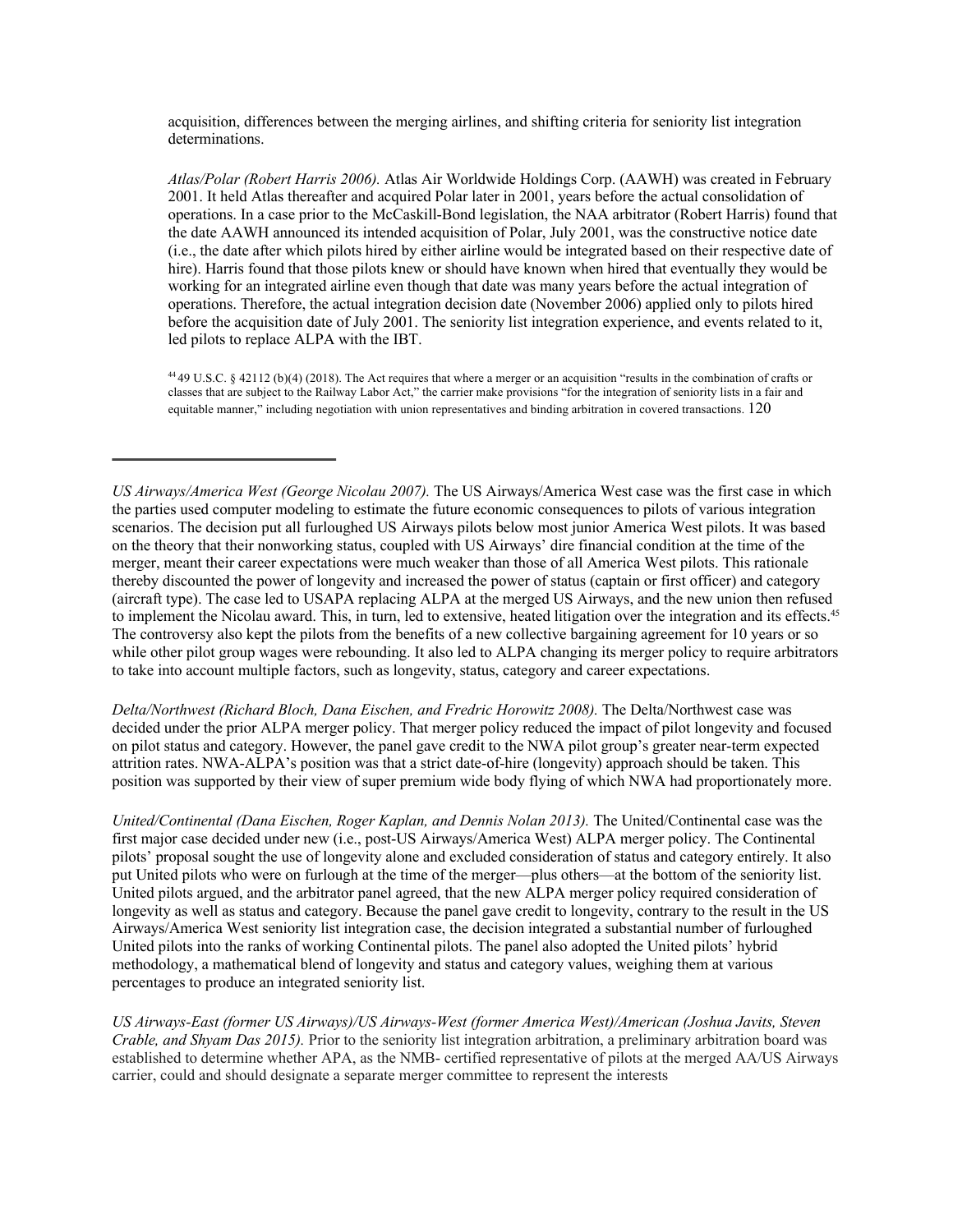<sup>45</sup>*See*, *e.g.,* Addington v. US Airline Pilots Ass'n, 791 F.3d 967 (9th Cir. 2015). 121

of the former America West pilots in the seniority list integration process. The board held that APA had the authority and that it was proper under the McCaskill-Bond Act, which required a fair and equitable process for seniority integration at merging carriers, for APA to do so.

*American/US Airways-East/US Airways-West (Dana Eischen, David Vaughn, and Ira Jaffe 2015).* The arbitrator panel declined to use the Nicolau award as the basis for first integrating the East and West pilots and then integrating that group with the American group. Even though this was not an ALPA case—APA represented AA pilots and US-APA represented US Airways pilots—the panel looked to cases decided under ALPA merger policy to structure the award and used the hybrid methodology approach adopted in the United/Continental seniority list integration case.

*Alaska/Virgin America (Fredric Horowitz, Steven Crable, and Dennis Nolan 2017).* The arbitrator panel used the hybrid methodology, with certain conditions and restrictions. Also, unlike in most seniority list integration cases, meaningful mediation occurred. That mediation resulted in several very constructive pre- and mid-hearing agreements and the narrowing of differences between the pilot groups' respective positions.

*Flight Attendant Seniority List Integration Cases*. Flight attendants have the same monthly bidding for schedules that pilots do, so seniority affects their daily work lives and compensation to a greater extent than is typical for 9 to 5 employees. However, the application of longevity based on date of hire as the vehicle for seniority integration predominates in union constitutions and agreements. AFA, the leading flight attendant union, interprets its constitution as requiring a straight date-of-hire seniority integration. Moreover, flight attendants do not have the additional status and category aspects of pilot work, so the flight attendant integration process is much more straightforward.

*NWA/Delta (Dana Eischen 2008).* The NWA/Delta case pitted the pre-merger Delta flight attendants, who had never been unionized, against the pre-merger Northwest Airlines flight attendants, who were represented by a committee led mostly by former AFA union leaders. AFA did not file an application with the NMB to declare the merged carrier a "single carrier," which delayed the proceeding. Disputes occurred about how the list should be constructed, but the critical issue was whether, and to what extent, a McCaskill-Bond seniority list integration proceeding could require the maintenance of rules regarding how seniority can be used.

Although seniority itself is important, the rules governing how seniority is used are what give meaning and consequence to the seniority list. As a nonunion carrier, Delta maintained that it had the prerogative to set and change to a great extent the terms and conditions of employment, including seniority rules. The pre-merger NWA flight attendant committee sought restrictions on how Delta could use seniority going forward. These scope-ofdecision issues also brought up questions about prior seniority integrations and any potential vested effects. The decision addressed the scope of what could be addressed by setting the seniority list alone; it did not adjust rules governing how seniority is to be used.

# 122

*ExpressJet/Atlantic Southeast Airlines (Joshua Javits 2019)*. The International Association of Machinists and ExpressJet asked a third-party neutral, Joshua Javits, to oversee the seniority integration review process for the flight attendant seniority lists resulting from the merger of ExpressJet and Atlantic Southeast Airlines and affecting approximately 1,000 flight attendants. Fifty-seven protests were filed, and the neutral sent each protestor an individual determination letter regarding his or her protest.

*Ground Employee Seniority List Integration Cases*. Ground employees include mechanics, fleet service employees, and customer service agents. For these employees, seniority integration by date of hire is the near universal union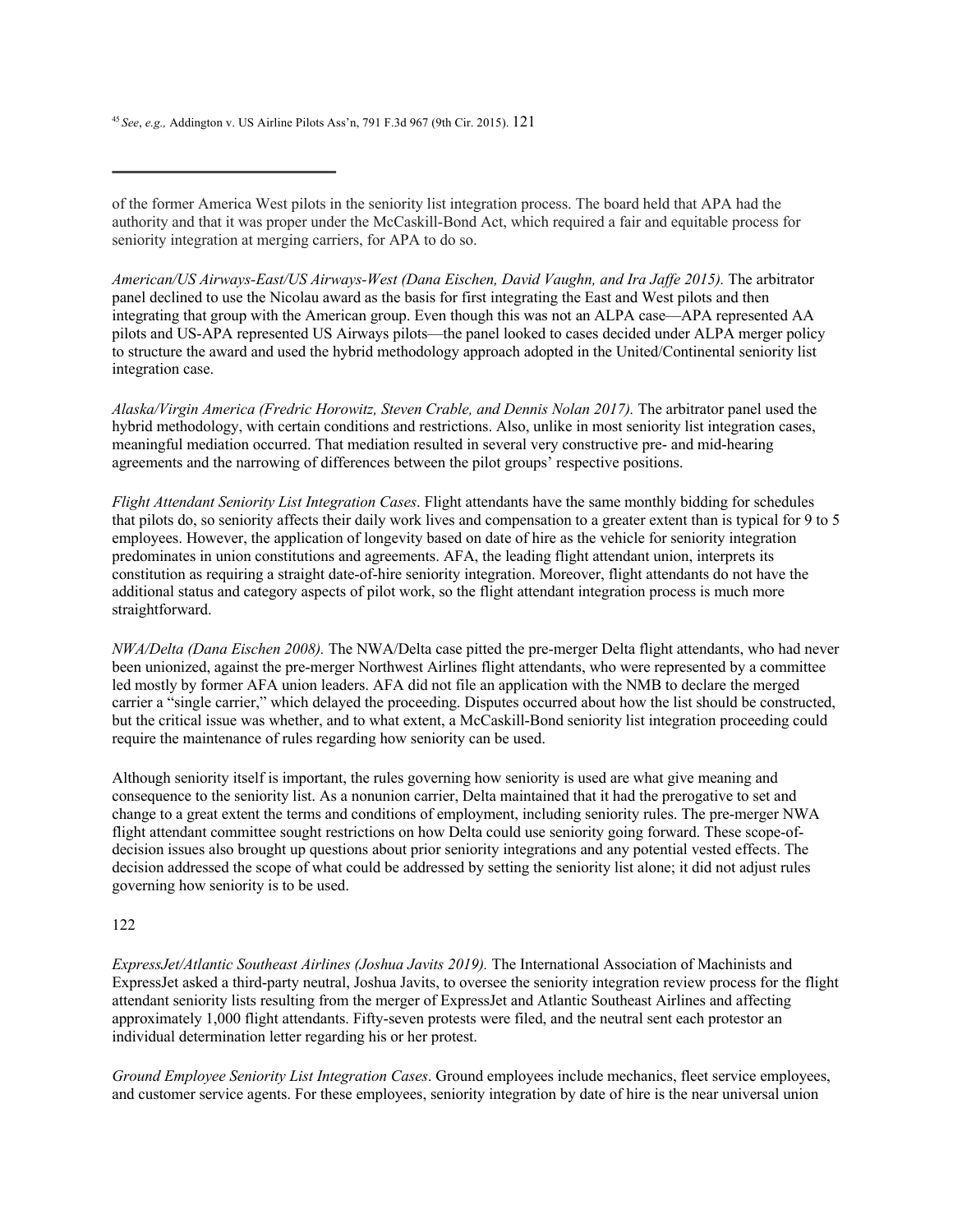policy. Specific craft and lead seniority issues may come into play, among others. Yet even these issues are fairly readily resolved by the deference the McCaskill-Bond Act shows to established internal union policy, where the same union represents both groups.

*United/Continental (Joshua Javits 2013-2014).* The International Association of Machinists and United Airlines retained the assistance of a third-party neutral, Joshua Javits, to help research and make recommendations on the integration of the seniority lists affecting the fleet service, passenger service, and storekeeper employees of premerger United Airlines, Mileage Plus, Continental Airlines, and Continental Micronesia. This integration involved tens of thousands of employees.

In late 2013 the neutral issued a report and recommendations to the IAM setting forth the process that was followed and the reasons for his recommendations regarding seniority integration. The initial integrated seniority lists were published for union members' review. Prior to the issuance of that report, employees were afforded an opportunity to submit any comments or concerns they might have related to the seniority integration process. The neutral received and reviewed more than 1,000 comments from employees, and he considered these comments in making his report. In addition, the neutral conducted a fact-finding process in person and by teleconference to receive input from as many of the pre-merger groups as possible. 46

*American/US Airways (Joshua Javits 2016-2017).* In a process similar to the one used for the United/Continental seniority list integration case, American/US Airways and the International Association of Machinists/Transport Workers Union retained the assistance of a third-party neutral, Joshua Javits, to help research and make recommendations on integration for the seniority lists for approximately 30,000 US Airways and American Airlines ground employees. More than 800 comments and 1,600 protests were received and answered.

123

*Alaska/Virgin America (Joshua Javits 2017).* The IAM asked a third-party neutral, Joshua Javits, to assist in the integration of the approximately 700 Virgin America employees into the Alaska Airlines' seniority lists for clerical, office, and passenger service employees. As with the other mergers, the neutral used the IAM's long-standing policy of date of entry into classification. More than 200 protests were received as part of this integration process, 106 of which the neutral granted in whole or in part.

# **NAA's Success in Airline Dispute Resolution**

The NAA, as an institution and through its members, has been essential to airline dispute resolution. The RLA, established by the parties themselves, elevates self-governance over litigation and agency jurisprudence, especially compared with the NLRA. The NAA is embedded in the parties' preferred internal dispute resolution processes.

Those dispute resolution processes have addressed the subtle, complex, and urgent issues confronting the airline industry during the last 25 years. Included among these issues are the historic catastrophes of 9/11 and bankruptcies; the industry consolidations following in their wake; and consequent industry responses, such as joint collective bargaining agreements and seniority list integration. NAA neutrals have succeeded in moving the parties forward through these challenges and structural changes, with flexibility, adaptability, creativity, thoughtfulness, expertise, and objectivity.

<sup>&</sup>lt;sup>46</sup> Following the issuance of the neutral's report and the publication of the combined seniority lists, employees were afforded an opportunity to protest their placement on the proposed lists. More than 700 protests were timely filed. Each of those protests was presented to the company, which, together with the IAM, conducted a records review; the information was then reported to the neutral. The neutral sent all 727 protesters an individual decision on their protest.